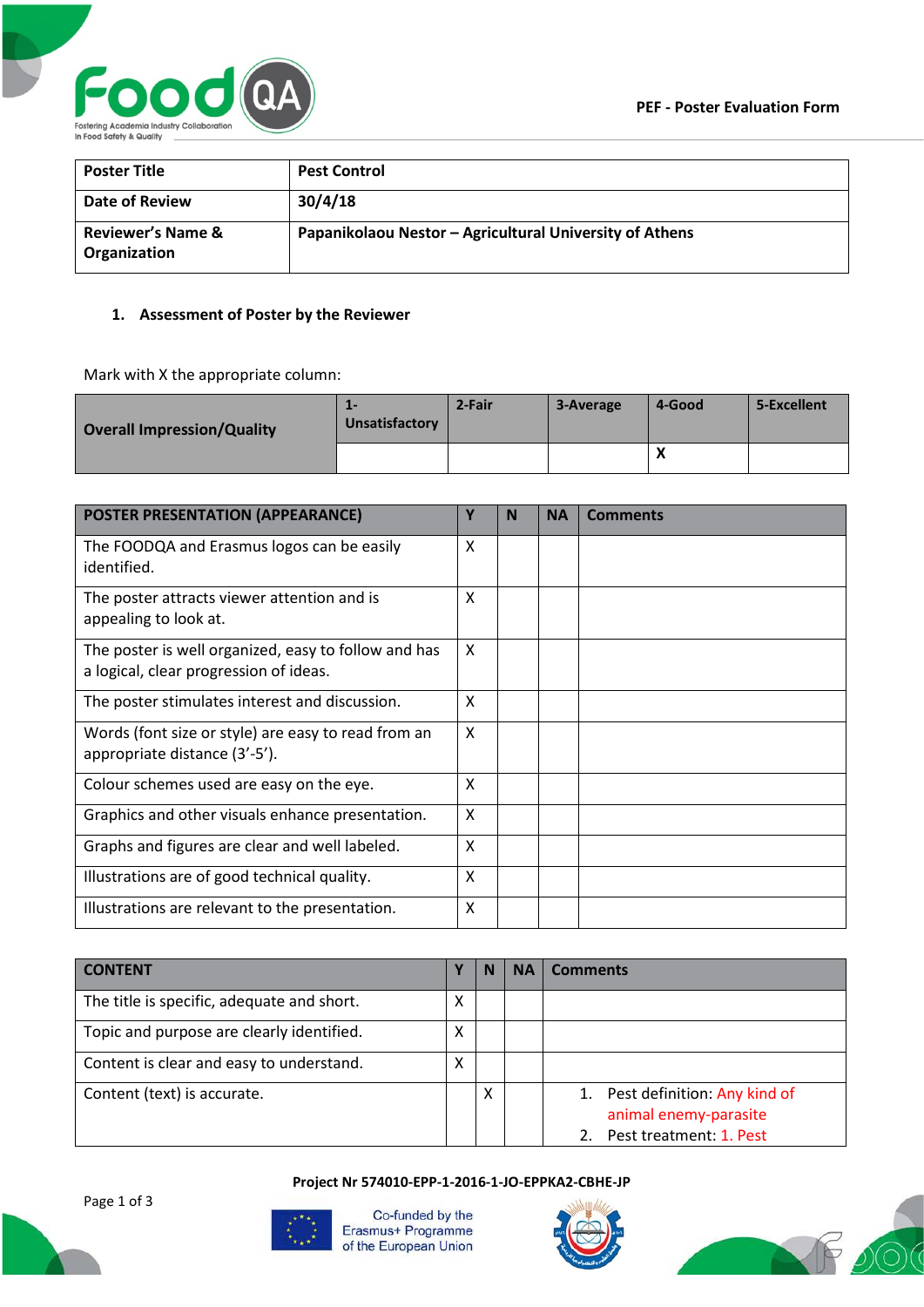

| <b>CONTENT</b>                                                                 |   | N | <b>NA</b> | <b>Comments</b>                                                                                                                                                                                                                  |  |
|--------------------------------------------------------------------------------|---|---|-----------|----------------------------------------------------------------------------------------------------------------------------------------------------------------------------------------------------------------------------------|--|
|                                                                                |   |   |           | protection/Facilities                                                                                                                                                                                                            |  |
| The content is according to the work package<br>objectives.                    | X |   |           |                                                                                                                                                                                                                                  |  |
| The poster is free of unnecessary detail.                                      | X |   |           |                                                                                                                                                                                                                                  |  |
| The poster supports main points.                                               | X |   |           |                                                                                                                                                                                                                                  |  |
| Important information is readily available and easy<br>to grasp.               | X |   |           |                                                                                                                                                                                                                                  |  |
| There are no grammatical or spelling mistakes.                                 | X |   |           |                                                                                                                                                                                                                                  |  |
| The poster contains sufficient scientific<br>explanation, where needed.        | X |   |           |                                                                                                                                                                                                                                  |  |
| The poster does not need the addition of<br>information to reach completeness. |   | X |           | The basic categories of pests are:<br>Rodents & Rats(OK)<br>a)<br>Insects (Photos of<br>b)<br>Cockroaches, flies and<br>ants are OK)<br>Birds(OK)<br>c)<br>d) Snakes(there should be<br>also a photo of snakes in<br>the poster) |  |
| There is not any information in the poster that<br>should be removed.          | X |   |           |                                                                                                                                                                                                                                  |  |

**NA: Please mark as "NA" if the question does not concern the specific deliverable**

**3. Suggested improvements** (Changes that should be implemented - Missing information - Further improvements)

| <b>Suggested Improvement</b>                   |  |
|------------------------------------------------|--|
| Addition of photo of snakes as a pest category |  |
|                                                |  |
|                                                |  |
|                                                |  |
|                                                |  |
|                                                |  |

## **4. Any other observations** (e.g. minor corrections that need attention)

## **Observations**

Page 2 of 3



Co-funded by the Erasmus+ Programme of the European Union